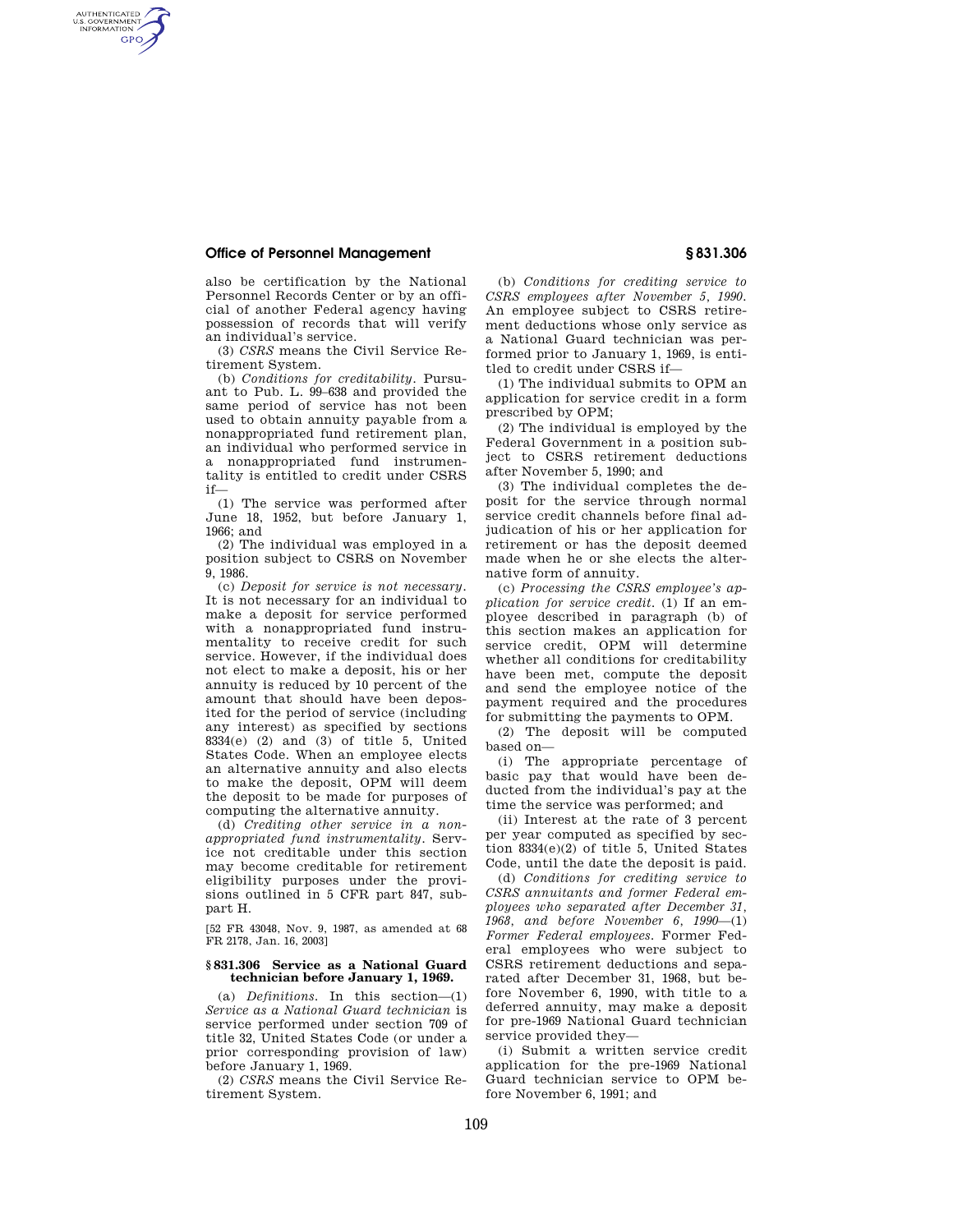**§ 831.306 5 CFR Ch. I (1–1–10 Edition)** 

(ii) Complete a deposit for the additional service in a lump sum or in installment payments of \$50 or more. Payments must be completed before their retirement claim is finally adjudicated, unless the deposit is deemed made when they elect an alternative form of annuity.

(2) *Annuitants and survivors.* Individuals who were entitled to receive an immediate annuity (or survivor annuity benefits) as of November 6, 1990, may make a deposit for pre-1969 National Guard technician service provided they—

(i) Submit a written application for service credit to OPM before November 6, 1991; and

(ii) Complete a deposit for the additional service in a lump sum or in equal monthly annuity installments to be completed within 24 months of the date of the complete written application.

(3) To determine the commencing date of the deposit installment payment period for annuitants and survivors, the ''date of application'' will be considered to be the first day of the second month beginning after OPM receives a complete written application from the individual.

(4) To be a complete application, the individual's written request for pre-1969 National Guard technician service credit must also include a certification of the dates of employment and the rates of pay received by the individual during the employment period. The individual may obtain certification of his or her service from the Adjutant General of the State in which the service was performed.

(e) *Processing annuitants', survivors' or former employees' applications for service credit*—(1) *OPM determines creditable service.* OPM will determine whether all conditions for crediting the additional service have been met, compute the amount of the deposit, and notify the individual.

(2) *Computing the deposit.* The deposit will be computed based on—

(i) The appropriate percentage of basic pay that would have been deducted from the individual's pay at the time the service was performed; and

(ii) Interest at the rate of 3 percent per year as specified by section 8334(e)(2) of title 5, United States Code, to—

(A) The midpoint of the 24-month installment period or if paid in a lump sum, the date payment is made if the individual is an annuitant or survivor; or

(B) The date the deposit is paid or the commencing date of annuity, whichever comes first, if the individual is a former employee.

(3) *Individuals who are annuitants or survivors as of November 6, 1990.* (i) OPM will notify annuitants and survivors of the amount of the deposit and give them a proposed installment schedule for paying the deposit from monthly annuity payments. The proposed installment payments will consist of equal monthly payments that will not exceed a period 24 months from the date a complete written application is received by OPM.

(ii) The annuitant or survivor may allow the installments to be deducted from his or her annuity as proposed or make payment in a lump sum within 30 days from the date of the notice.

(iii) Increased annuity payments will begin to accrue the first day of the month after OPM receives a complete written application.

(iv) If an annuitant dies before completing the deposit installment payments, the remaining installments will be deducted as established for the annuitant, from benefits payable to the survivor annuitant (but not if the only survivor benefit is payable to a child or children of the deceased), if any. If no survivor annuity is payable, OPM may collect the balance of the deposit from any lump-sum benefits payable or the decedent's estate, if any.

(4) *Former employees who separated after December 31, 1968, but before November 6, 1990.* A former employee with title to a deferred annuity that commences after November 6, 1990, will be billed for the amount of the deposit due and informed of the procedures for sending payments to OPM. If payment is to be made in installments, each payment must be at least \$50 and the total deposit due must be completed before final adjudication of the retirement claim, unless the deposit is